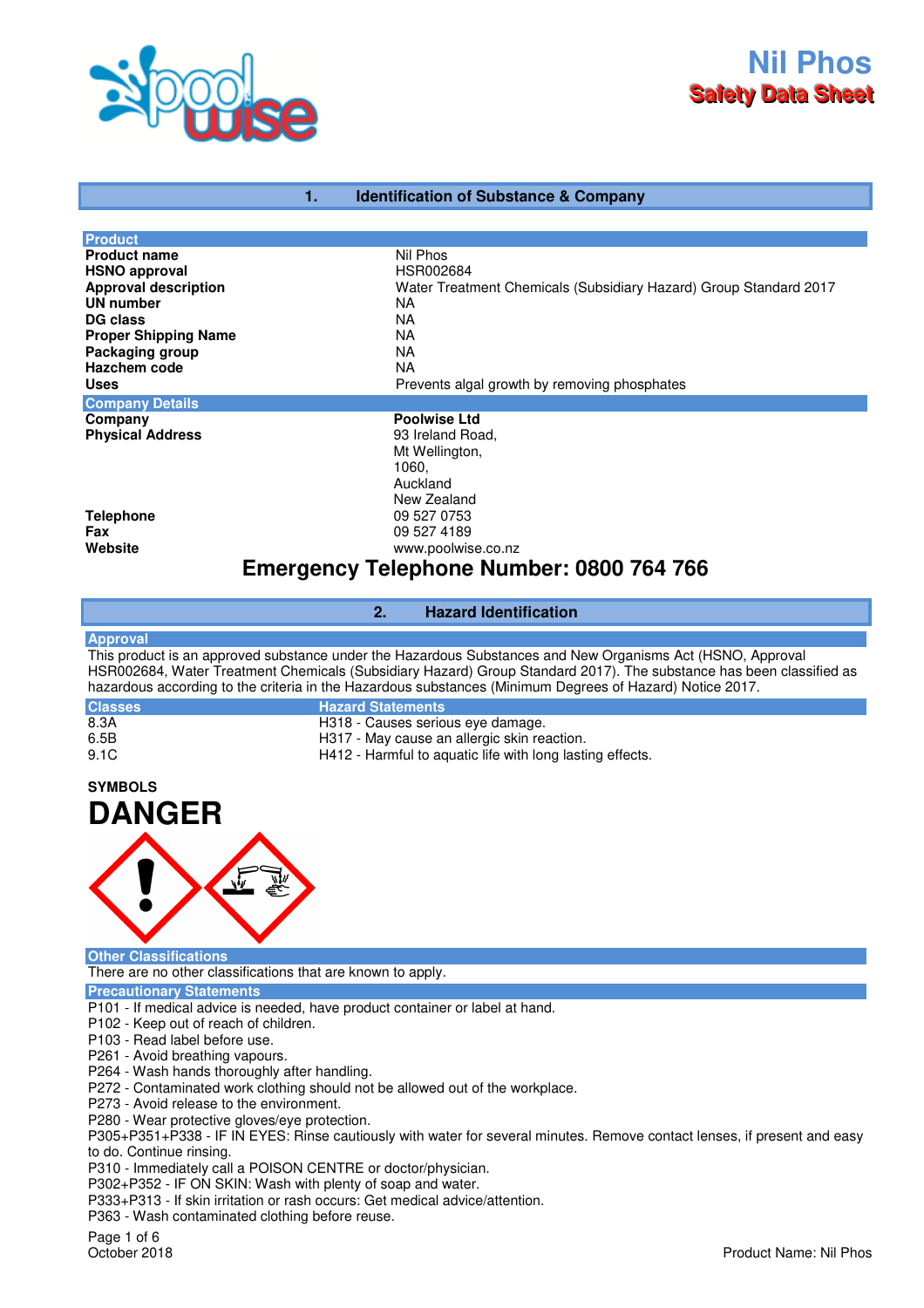

# **3. Composition / Information on Ingredients**

| <b>Component</b>                             | <b>CAS</b> /Identification | Conc $(%)$ |
|----------------------------------------------|----------------------------|------------|
| Lanthanum chloride                           | 10099-58-8                 | 250g/L     |
| Ingredients not contributing to HSNO classes | mixture                    | ~10        |
| Water                                        | 7732-18-5                  | balance    |

This is a commercial product whose exact ratio of components may vary. Trace quantities of impurities are also likely.

# **4. First Aid**

### **General Information**

If medical advice is needed, have product container or label at hand. You should call the National Poisons Centre if you feel that you may have been harmed or irritated by this product. The number is 0800 764 766 (0800 POISON) (24 hr emergency service).

| <b>Recommended first aid</b><br>facilities | Ready access to running water is required. Accessible eyewash is required.                                                                                                                                                                                                                                        |
|--------------------------------------------|-------------------------------------------------------------------------------------------------------------------------------------------------------------------------------------------------------------------------------------------------------------------------------------------------------------------|
| <b>Exposure</b>                            |                                                                                                                                                                                                                                                                                                                   |
| <b>Swallowed</b>                           | Do NOT induce vomiting. Give a glass of water to drink. Contact a doctor if<br>experiencing any symptoms.                                                                                                                                                                                                         |
| Eye contact                                | IF IN EYES: Rinse cautiously with water for several minutes. Remove contact lenses, if<br>present and easy to do. Continue rinsing. Immediately call a POISON CENTRE or<br>doctor/physician.                                                                                                                      |
| <b>Skin contact</b>                        | IF ON SKIN: Wash with plenty of soap and water. If skin irritation or rash occurs: Get<br>medical advice/attention. Wash contaminated clothing before reuse.                                                                                                                                                      |
| <b>Inhaled</b>                             | Generally, inhalation of vapours is unlikely to result in adverse health effects. If<br>coughing, dizziness or shortness of breath is experienced, remove the patient to fresh<br>air immediately. If patient is unconscious, place in the recovery position (on the side) for<br>transport and contact a doctor. |

### **Advice to Doctor** Treat symptomatically

| 5.<br><b>Firefighting Measures</b>                                                                              |                                                                                                                                                                                                                                                                                                                                                                                                                                                                                                                                                        |  |  |  |
|-----------------------------------------------------------------------------------------------------------------|--------------------------------------------------------------------------------------------------------------------------------------------------------------------------------------------------------------------------------------------------------------------------------------------------------------------------------------------------------------------------------------------------------------------------------------------------------------------------------------------------------------------------------------------------------|--|--|--|
| Fire and explosion hazards:<br>Suitable extinguishing<br>substances:<br>Unsuitable extinguishing<br>substances: | There are no specific risks for fire/explosion for this chemical. It is non-flammable.<br>Carbon dioxide, extinguishing powder or water jet. Fight larger fires with water jet or<br>alcohol resistant foam.<br>Unknown.                                                                                                                                                                                                                                                                                                                               |  |  |  |
| <b>Products of combustion:</b>                                                                                  | Carbon dioxide, and if combustion is incomplete, carbon monoxide and smoke. Water.<br>May form toxic mixtures in air and may accumulate in sumps, pits and other low-lying<br>spaces, forming potentially explosive mixtures.                                                                                                                                                                                                                                                                                                                          |  |  |  |
| <b>Protective equipment:</b>                                                                                    | Self-contained breathing apparatus. Safety boots, non-flammable overalls, gloves, hat<br>and eye protection.                                                                                                                                                                                                                                                                                                                                                                                                                                           |  |  |  |
| Hazchem code:                                                                                                   | NA.                                                                                                                                                                                                                                                                                                                                                                                                                                                                                                                                                    |  |  |  |
|                                                                                                                 | <b>Accidental Release Measures</b><br>6.                                                                                                                                                                                                                                                                                                                                                                                                                                                                                                               |  |  |  |
| <b>Containment</b>                                                                                              | If greater than 1000L is stored, secondary containment and emergency plans to manage<br>any potential spills must be in place. In all cases design storage to prevent discharge to<br>storm water.                                                                                                                                                                                                                                                                                                                                                     |  |  |  |
| <b>Emergency procedures</b>                                                                                     | In the event of spillage alert the fire brigade to location and give brief description of<br>hazard. Stop the source of the leak, if safe to do so. Shut off all possible sources of<br>ignition. Wear protective equipment to prevent skin, eye and respiratory exposure. Clear<br>area of any unprotected personnel. Contain using sand, earth or vermiculite. Do not use<br>sawdust. Prevent by whatever means possible any spillage from entering drains, sewers,<br>or water courses. (If this occurs contact your regional council immediately). |  |  |  |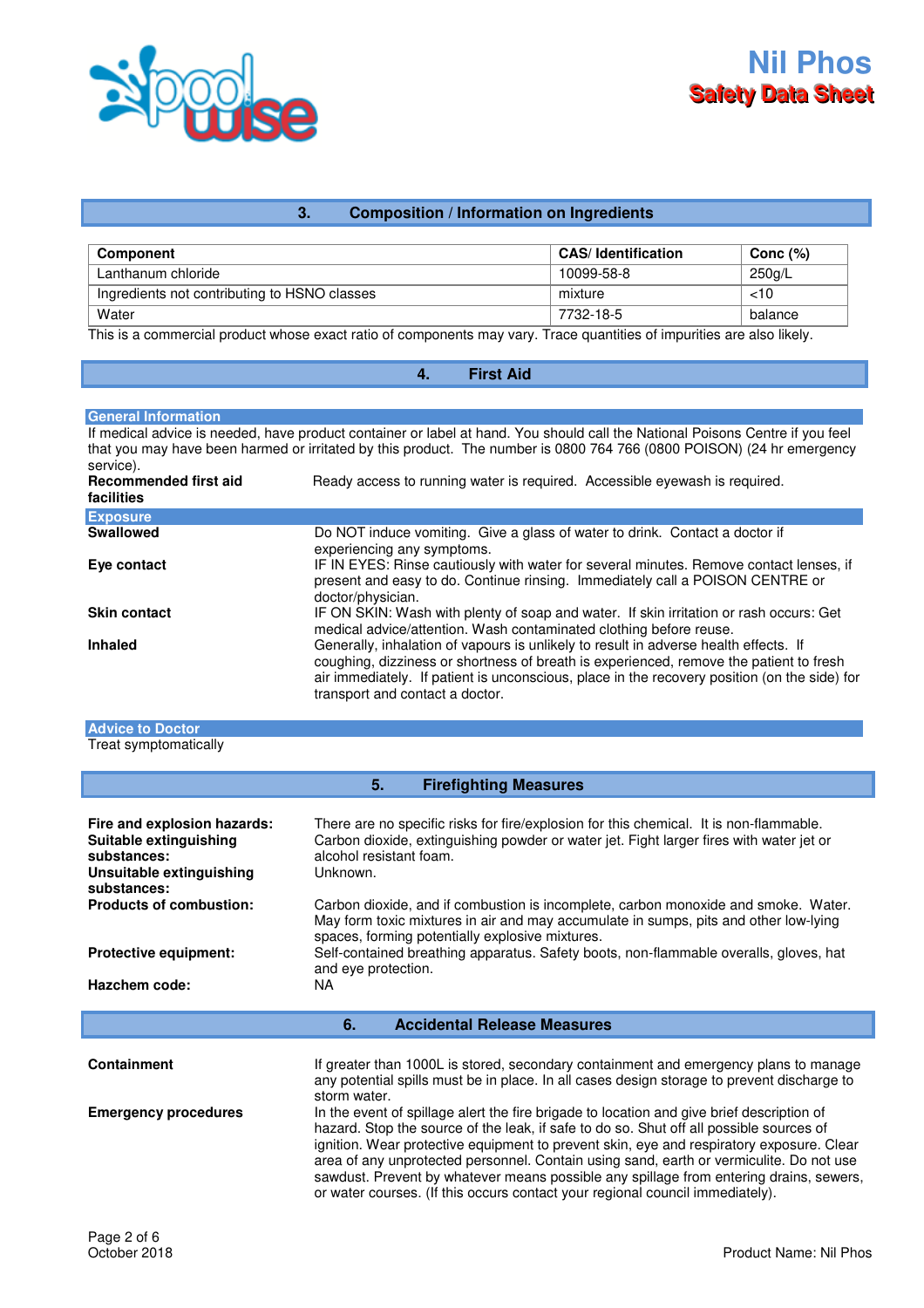

| Clean-up method<br><b>Disposal</b><br><b>Precautions</b> | Use absorbent (soil, sand or other inert material). Rags are not recommended for the<br>clean-up of spills, as they may create fire or environmental hazard. Collect and seal in<br>properly labelled containers or drums for disposal. If contamination of crops, sewers or<br>waterways has occurred advise local emergency services.<br>Mop up and collect recoverable material into labelled containers for recycling or salvage.<br>Recycle containers wherever possible. This material may be suitable for approved<br>landfill. Dispose of only in accord with all regulations.<br>Wear protective equipment to prevent skin and eye contamination and the inhalation of<br>vapours. Work up wind or increase ventilation. |  |
|----------------------------------------------------------|-----------------------------------------------------------------------------------------------------------------------------------------------------------------------------------------------------------------------------------------------------------------------------------------------------------------------------------------------------------------------------------------------------------------------------------------------------------------------------------------------------------------------------------------------------------------------------------------------------------------------------------------------------------------------------------------------------------------------------------|--|
| 7.<br><b>Storage &amp; Handling</b>                      |                                                                                                                                                                                                                                                                                                                                                                                                                                                                                                                                                                                                                                                                                                                                   |  |
| <b>Storage</b><br><b>Handling</b>                        | Avoid storage of harmful substances with food. Store out of reach of children.<br>Containers should be kept closed in order to minimise contamination. Keep from<br>extreme heat and open flames. Avoid contact with incompatible substances as listed in<br>Section 10.<br>Keep exposure to a minimum, and minimise the quantities kept in work areas. See<br>section 8 with regard to personal protective equipment requirements. Avoid skin and eye<br>contact and inhalation of vapour, mist or aerosols.                                                                                                                                                                                                                     |  |

**8. Exposure Controls / Personal Protective Equipment** 

### **Workplace Exposure Standards**

A workplace exposure standard (WES) has not been established by WorkSafe NZ for this product. There is a general limit of 3mg/m<sup>3</sup> for respirable particulates and 10mg/m<sup>3</sup> for inhalable particulates when limits have not otherwise been established.

| NZ Workplace<br><b>Exposure Stds</b><br>(2016) | <b>Ingredient</b><br>No ingredients listed                                                                                                                                         | WES-TWA* | <b>WES-STEL</b> |
|------------------------------------------------|------------------------------------------------------------------------------------------------------------------------------------------------------------------------------------|----------|-----------------|
|                                                | * These workplace exposure standards are also Prescribed Exposure Standards (PES) under the<br>Health and Safety at Work (General Risk and Workplace Management) Regulations 2016. |          |                 |

### **Engineering Controls**

In industrial situations, it is expected that employee exposure to hazardous substances will be controlled to a level as far below the WES as practicable by applying the hierarchy of control required by the Health and Safety at Work Act (2015) and the Health and Safety at Work (General Risk and Workplace Management) Regulations 2016. Exposure can be reduced by process modification, use of local exhaust ventilation, capturing substances at the source, or other methods. If you believe air borne concentrations of mists, dusts or vapours are high, you are advised to modify processes or increase ventilation.

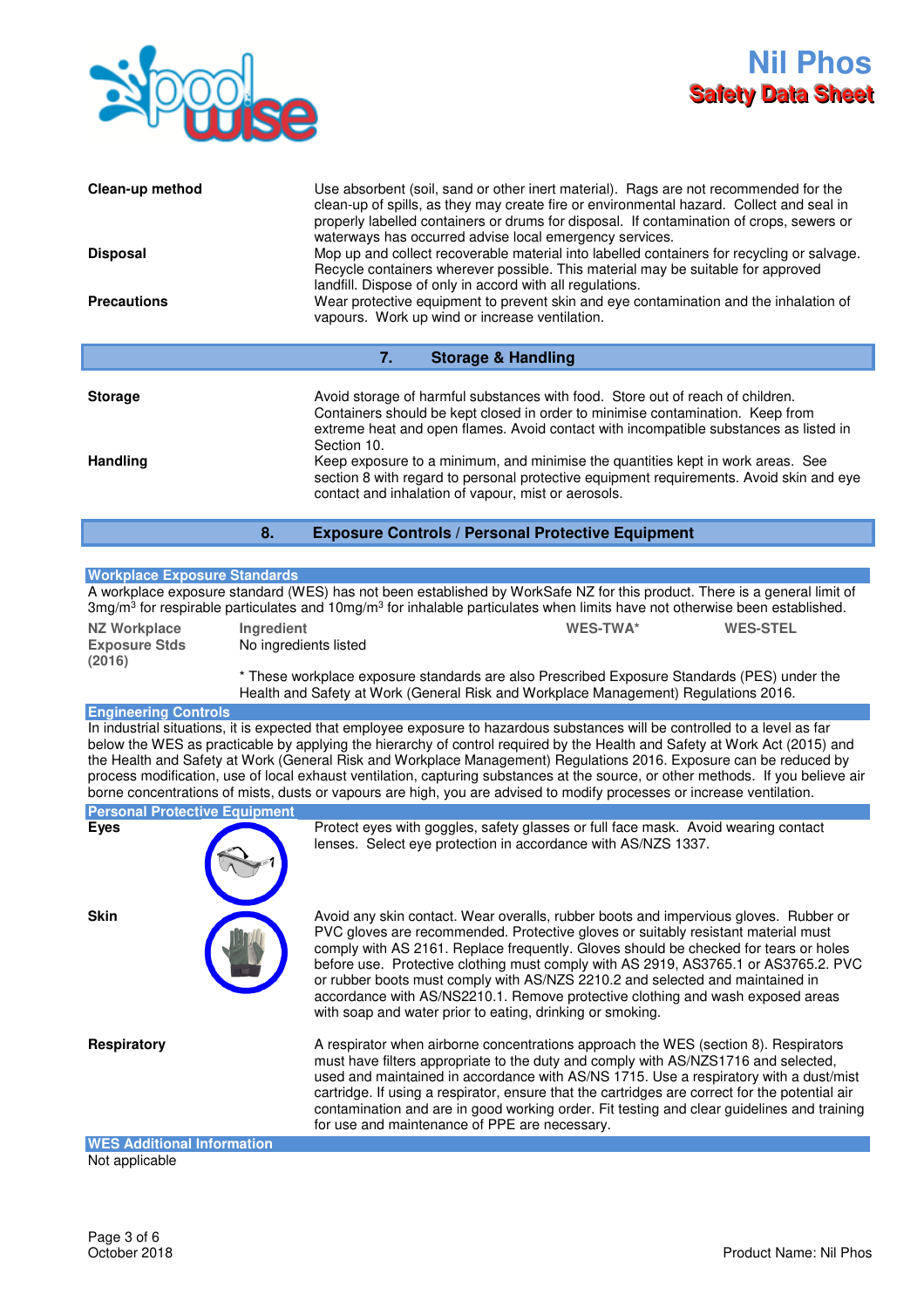

# **9. Physical & Chemical Properties**

| Appearance                       | clear liquid                              |
|----------------------------------|-------------------------------------------|
| Odour                            | no odour                                  |
| рH                               | $7.8 - 8.0$                               |
| Vapour pressure                  | 2.37 kPa at 20°C (water vapour pressure). |
| <b>Viscosity</b>                 | no data                                   |
| <b>Boiling point</b>             | 100°C at 100kPa.                          |
| <b>Volatile materials</b>        | Water component                           |
| Freezing / melting point         | Below 0°C                                 |
| <b>Solubility</b>                | completely soluble in water               |
| Specific gravity / density       | 1.20-1.30g/cm <sup>3</sup>                |
| <b>Flash point</b>               | no data                                   |
| Danger of explosion              | no data                                   |
| <b>Auto-ignition temperature</b> | no data                                   |
| Upper & lower flammable limits   | no data                                   |
| <b>Corrosiveness</b>             | non corrosive                             |

# **10. Stability & Reactivity**

| <b>Stability</b><br><b>Conditions to be avoided</b>           | Stable<br>Containers should be kept closed in order to avoid contamination. Keep from extreme<br>heat and open flames. |
|---------------------------------------------------------------|------------------------------------------------------------------------------------------------------------------------|
| Incompatible groups<br><b>Substance Specific</b>              | none known<br>none known                                                                                               |
| Incompatibility<br><b>Hazardous decomposition</b><br>products | none known                                                                                                             |
| <b>Hazardous reactions</b>                                    | none known                                                                                                             |

# **11. Toxicological Information**

#### **Summary**

IF IN EYES: may cause serious eye damage.

IF ON SKIN: may cause allergic skin reaction for sensitised individuals.

| <b>Supporting Data</b> |                                              |                                                                                                                                                                                                     |
|------------------------|----------------------------------------------|-----------------------------------------------------------------------------------------------------------------------------------------------------------------------------------------------------|
| Acute                  | Oral                                         | Using $LD_{50}$ 's for ingredients, the calculated $LD_{50}$ (oral, rat) for the mixture is $>5,000$<br>mg/kg. Data considered includes: Lanthanum chloride 2621-3200mg/kg (rat).                   |
|                        | <b>Dermal</b>                                | Using LD <sub>50</sub> 's for ingredients, the calculated LD <sub>50</sub> (dermal, rat) for the mixture is $>5000$<br>mg/kg. Data considered includes: Lanthanum chloride 1638-2000mg/kg (rabbit). |
|                        | <b>Inhaled</b>                               | No evidence of acute inhalation toxicity.                                                                                                                                                           |
|                        | Eye                                          | The mixture is considered to be corrosive to the eye. Lanthanum chloride is classed as<br>an eye corrosive under GHS.                                                                               |
|                        | <b>Skin</b>                                  | This mixture is not considered irritation to the skin.                                                                                                                                              |
| <b>Chronic</b>         | <b>Sensitisation</b>                         | The mixture is considered to be a contact sensitizer, because at least one of the<br>ingredients present in greater than 0.1% is known to be a contact sensitizer.                                  |
|                        | <b>Mutagenicity</b>                          | No ingredient present at concentrations $> 0.1\%$ is considered a mutagen.                                                                                                                          |
|                        | Carcinogenicity                              | No ingredient present at concentrations $> 0.1\%$ is considered a carcinogen.                                                                                                                       |
|                        | Reproductive /                               | No ingredient present at concentrations $> 0.1\%$ is considered a reproductive or                                                                                                                   |
|                        | <b>Developmental</b>                         | developmental toxicant or have any effects on or via lactation.                                                                                                                                     |
|                        | <b>Systemic</b>                              | No ingredient present at concentrations > 1% is considered a target organ toxicant.                                                                                                                 |
|                        | <b>Aggravation of</b><br>existing conditions | None known.                                                                                                                                                                                         |

# **12. Ecological Data**

#### **Summary**

This mixture may be harmful towards aquatic organisms with long lasting effects.

# **Supporting Data**

Using EC<sub>50</sub>'s for ingredients, the calculated EC<sub>50</sub> for the mixture is between 10 mg/L and 100 mg/L. Data considered includes: Lanthanum chloride 5-8.82mg/L (21days (fish)), 0.043-2.083mg/L (48h, aquatic invertebrates), 0.552-1.72mg/L (21days, aquatic invertebrates).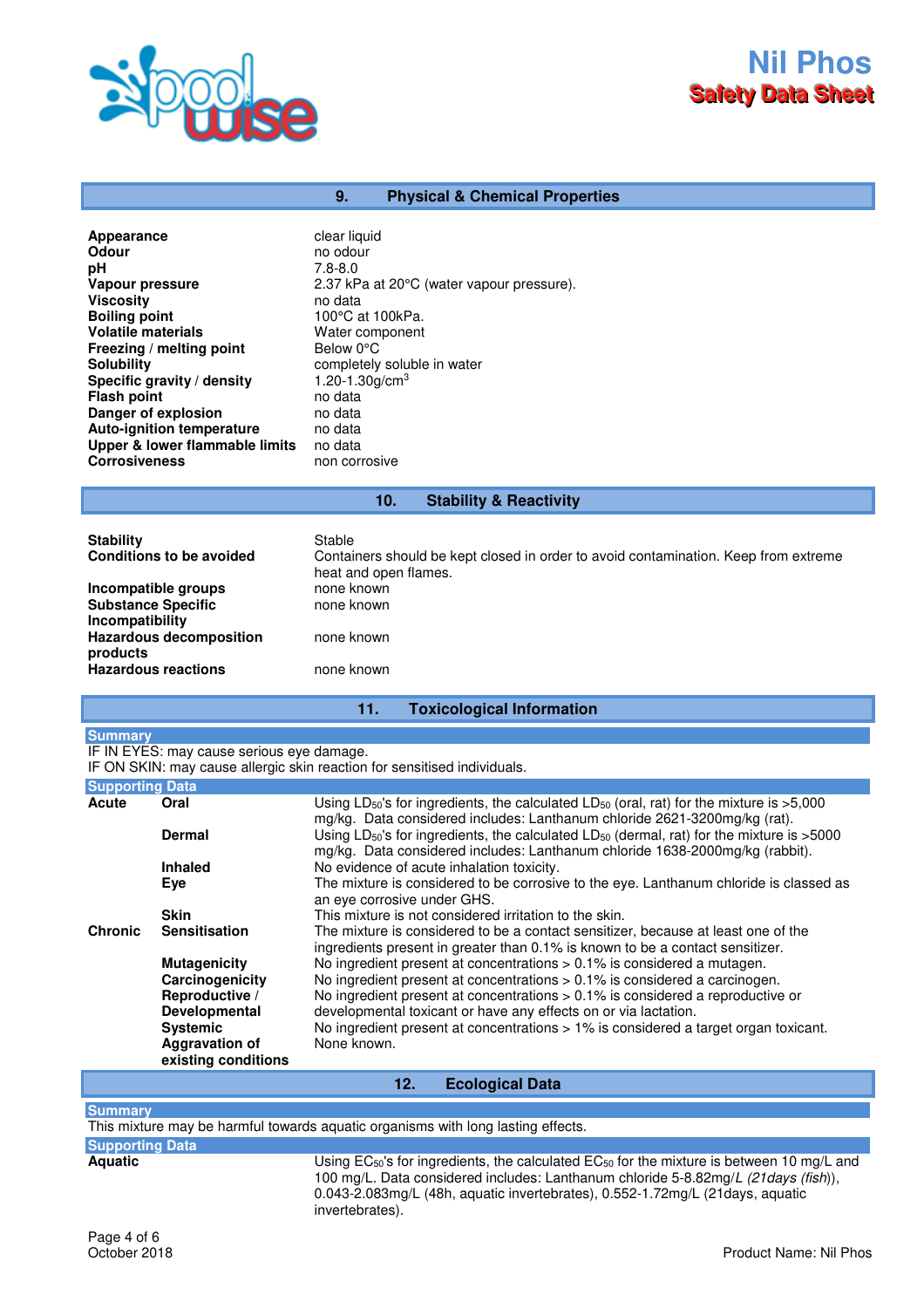

| <b>Bioaccumulation</b><br>Degradability<br>Soil<br><b>Terrestrial vertebrate</b><br><b>Terrestrial invertebrate</b><br><b>Biocidal</b><br><b>Environmental effect levels</b> | No data<br>No data<br>No evidence of soil toxicity.<br>This mixture is not considered ecotoxic towards terrestrial vertebrates. See acute toxicity<br>above.<br>This mixture is not considered ecotoxic towards terrestrial invertebrates.<br>no data<br>No EELs are available for this mixture or ingredients                                                                                                                                                                                                                                                                                                                                                                                                                                                                                                                                                                           |  |
|------------------------------------------------------------------------------------------------------------------------------------------------------------------------------|------------------------------------------------------------------------------------------------------------------------------------------------------------------------------------------------------------------------------------------------------------------------------------------------------------------------------------------------------------------------------------------------------------------------------------------------------------------------------------------------------------------------------------------------------------------------------------------------------------------------------------------------------------------------------------------------------------------------------------------------------------------------------------------------------------------------------------------------------------------------------------------|--|
| <b>Disposal Considerations</b><br>13.                                                                                                                                        |                                                                                                                                                                                                                                                                                                                                                                                                                                                                                                                                                                                                                                                                                                                                                                                                                                                                                          |  |
| <b>Restrictions</b><br><b>Disposal method</b><br><b>Contaminated packaging</b>                                                                                               | There are no product-specific restrictions, however, local council and resource consent<br>conditions may apply, including requirements of trade waste consents.<br>Disposal of this product must comply with the Hazardous Substances (Disposal) Notice<br>2017 and the requirements of the Resource Management Act for which approval should<br>be sought from the Regional Authority. The substance must be treated and therefore<br>rendered non-hazardous before discharge to the environment.<br>Disposal of contaminated packaging must comply with the Hazardous Substances<br>(Disposal) Notice 2017 clause 12. Ensure that the package is renedered incapable of<br>containing any substance and is disposed in a manner that is consistent with the<br>requirements of the substance it contained and the material of the package. If possible<br>reuse or recycle packaging. |  |

|                                                           |    | <b>Transport Information</b><br>14.                                         |     |  |
|-----------------------------------------------------------|----|-----------------------------------------------------------------------------|-----|--|
| Land Transport Rule: Dangerous Goods 2005 - NZS 5433:2007 |    |                                                                             |     |  |
|                                                           |    | There are no specific restrictions for this product (not a dangerous good). |     |  |
| UN number:                                                | ΝA | Proper shipping name:                                                       | NA. |  |
| Class(es)                                                 | NA | Packing group:                                                              | ΝA  |  |
| <b>Precautions:</b>                                       | NA | Hazchem code:                                                               | ΝA  |  |

### **15. Regulatory Information**

This product is an approved substance under the Hazardous Substances and New Organisms Act (HSNO). Approval code: HSR002684, Water Treatment Chemicals (Subsidiary Hazard) Group Standard 2017. All ingredients appear on the NZIoC.

### **Specific Controls**

| <b>SDS</b>                      | To be available within 10 minutes in workplaces storing any quantity.                                                                                                       |
|---------------------------------|-----------------------------------------------------------------------------------------------------------------------------------------------------------------------------|
| Inventory                       | An inventory of all hazardous substances must be prepared and maintained.                                                                                                   |
| Packaging                       | All hazardous substances should be appropriately packaged including substances<br>that have been decanted, transferred or manufactured for own use or have been<br>supplied |
| Labelling                       | Must comply with the Hazardous Substances (Labelling) Notice 2017.                                                                                                          |
| Emergency plan                  | Required if > 1000L is stored.                                                                                                                                              |
| Certified handler               | Not required.                                                                                                                                                               |
| Tracking                        | Not required.                                                                                                                                                               |
| Bunding & secondary containment | Required if $> 1000$ is stored.                                                                                                                                             |
| Signage                         | Required if > 1000L is stored.                                                                                                                                              |
| Location compliance certificate | Not required.                                                                                                                                                               |
| Flammable zone                  | Not required.                                                                                                                                                               |
| Fire extinguisher               | Not required.                                                                                                                                                               |

Note: The above workplace requirements apply if only this particular substance is present. The complete set of controls for a location will depend on the classification and total quantities of other substances present in that location.

**Other Legislation**

In New Zealand, the use of this product may come under the Resource Management Act and Regulations, the Health and Safety at Work Act 2015 and the Health and Safety at Work (General Risk and Workplace Management) Regulations 2016, local Council Rules and Regional Council Plans.